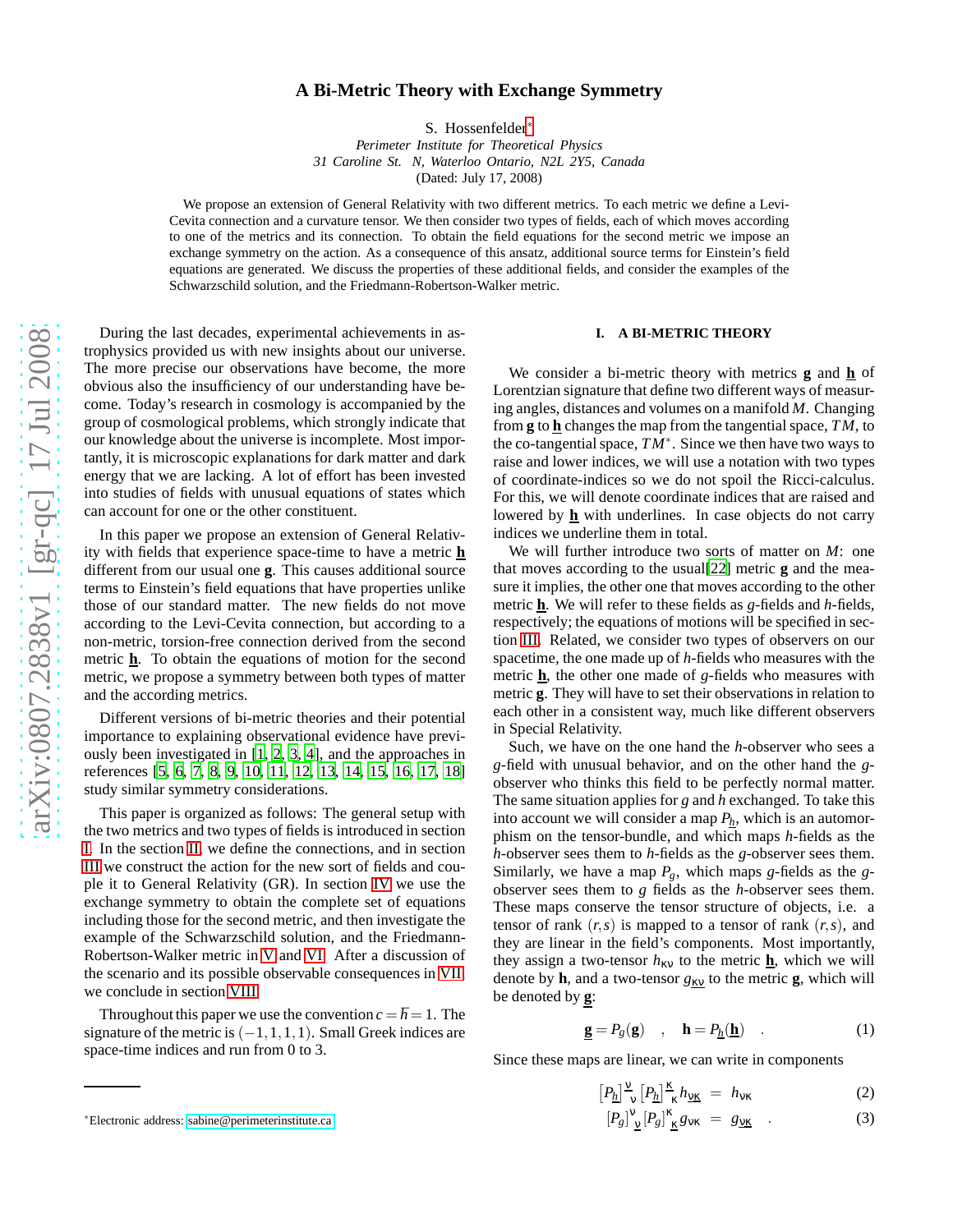We will in the following refer to these maps as 'pull-overs'. One has to be careful however when pulling elements over from the one observer to the other. Since the components of pulled over tensors are mapped from the tangential into the cotangential space with a different metric, the notation of the inverse does no longer match with the use of indices. I.e. the pull-over  $P_{\underline{h}}^{-1}$  of  $h^{\underline{vk}}$  is not  $h_{\kappa v} g^{\kappa \epsilon} g^{\nu \lambda}$  (where  $h_{\kappa v}$  is the pullover of  $h_{\rm XV}$ ) but rather a tensor  $\mathbf{h}^{-1}$  with the property that  $[h^{-1}]^{\epsilon \lambda} h_{\epsilon \kappa} = \delta^{\lambda}_{\kappa}$ . We will try to avoid this by not using the pull-overs as long as not absolutely necessary (and we will see that we can rather successfully do so).

The introduction of these pull-overs is an assumption. Its usefulness lies in enabling us to now chose different coordinate systems for the *g* and *h*-observer. We could for example apply a change of coordinates only on the **h** metric. This would imply an according change in the pull-over (a multiplication with the inverse of the coordinate transformation), but it would not make it necessary to also change the coordinate system the *g*-observer has chosen for his description. The most obvious choice for the pull-over would just be the identity. We will however see later that we can not fix these pull-overs, but that they have to be determined from the field equations, and can not in general be chosen to be the identity.

We further define a map **a** that transforms the one metric into the pull-over of the other

<span id="page-1-1"></span>
$$
g_{\varepsilon\lambda} = a_{\varepsilon}^{\ \nu} a_{\lambda}^{\ \kappa} h_{\nu\kappa} \quad . \tag{4}
$$

Since both **g** and **h** are symmetric, **a** is not completely determined by [\(4\)](#page-1-1). We fix the remaining six degrees of freedom (dof) by requiring it to be symmetric, i.e.  $g^{\kappa \bar{\nu}} a^{\epsilon}{}_{\nu} = a^{\epsilon \kappa} = a^{\kappa \epsilon}$ . We can pull over **a** by

$$
a_{\underline{\varepsilon}}^{\underline{\nu}} = [P_g]^{\varepsilon}{}_{\underline{\varepsilon}} a_{\varepsilon}^{\ \nu} [P_{\underline{h}}]^{\underline{\nu}}_{\ \nu} \quad , \tag{5}
$$

which then gives the relation

<span id="page-1-5"></span>
$$
g_{\underline{\epsilon\lambda}} = a_{\underline{\epsilon}}^{\ \underline{\nu}} a_{\underline{\lambda}}^{\ \underline{\kappa}} h_{\underline{\nu\kappa}} \quad . \tag{6}
$$

This pulled over quantity is also required to be symmetric. It is further useful to define a combination of **a** and the pull-overs that maps **g** to **h** via

<span id="page-1-3"></span>
$$
a_{\varepsilon}^{\underline{v}} = a_{\varepsilon}^{\ \underline{v}} [P_{\underline{h}}]^{\underline{v}}_{\ \nu} \quad , \tag{7}
$$

$$
g_{\varepsilon\lambda} = a_{\varepsilon}^{\underline{v}} a_{\lambda}^{\underline{\kappa}} h_{\underline{v}\underline{\kappa}} \quad . \tag{8}
$$

And by raising and lowering some indices we also have

$$
g_{\varepsilon\lambda} = a_{\varepsilon}^{\vee} a_{\lambda \underline{v}}, \ h_{\underline{v}\underline{\kappa}} = a_{\underline{v}}^{\varepsilon} a_{\varepsilon \underline{\kappa}} \quad . \tag{9}
$$

In this formulation, the introduced map **a** is a convenience and not a dynamical field, since it is defined by relating **g** to  $P_h(\mathbf{h})$ . The dynamical quantities are **g** and  $\mathbf{h}$ , as well as the both pull-overs  $P_h$  and  $P_g$ , and possible additional matter and gauge fields. That means for the variation we have to keep **a** fixed. We specify the properties of the field under variation by requiring

<span id="page-1-2"></span>
$$
\delta a^{\nu\kappa} = 0 \quad . \tag{10}
$$

We will see later that this requirement makes for an interesting scenario as it results in quite unusual properties of the *h*-fields. One can read this off already from Eq. [\(4\)](#page-1-1). Demanding [\(10\)](#page-1-2) to hold will imply that it is the inverse of the second metric that behaves under variation like the usual metric. Unlike the problems that one would run into by just using the inverse metric as a second metric (because one had to treat a covariant field as a contravariant one) the approach proposed here by introducing a field that only behaves under variation as the inverse metric, is manifestly covariant.

### <span id="page-1-0"></span>**II. CONNECTIONS**

To **g** one can define a Levi-Cevita connection in the usual way that we will denote as  $(g)\nabla$ . Similarly, one can define a Levi-Cevita connection to  $\underline{\mathbf{h}}$ , and we will denote this connection as  $(h)$   $\nabla$ . To both metrics with their connections, one can construct the curvature tensor, the Ricci tensor, and the curvature scalar, that we will denote as  $^{(g)}R$  and  $^{(h)}R$ , respectively. In detail one has

$$
^{(g)}\Gamma^{\varepsilon}_{\nu\kappa} = g^{\varepsilon\alpha(g)}\Gamma_{\alpha\nu\kappa} \quad , \tag{11}
$$

$$
^{(g)}\Gamma_{\alpha v\kappa} = \frac{1}{2} (\partial_{v} g_{\alpha\kappa} + \partial_{\kappa} g_{\alpha v} - \partial_{\alpha} g_{v\kappa}) \quad , \qquad (12)
$$

$$
^{(h)}\underline{\Gamma}^{\underline{\epsilon}}_{\underline{V}\underline{\kappa}} = h^{\underline{\epsilon}\underline{\alpha}(h)}\underline{\Gamma}_{\underline{\alpha}\underline{V}\underline{\kappa}} \quad , \tag{13}
$$

$$
{}^{(\underline{h})}\underline{\Gamma}_{\underline{\alpha}\underline{\nu}\underline{\kappa}} = \frac{1}{2} (\partial_{\underline{\nu}} h_{\underline{\alpha}\underline{\kappa}} + \partial_{\underline{\kappa}} h_{\underline{\alpha}\underline{\nu}} - \partial_{\underline{\alpha}} h_{\underline{\nu}\underline{\kappa}}) \quad . \tag{14}
$$

We can further define a pulled over derivative for the *h*-field, which we denote as  $(h)\nabla$ , by requiring it to be a torsion-free but non-metric connection that preserves **h**. From  $(h) \nabla \mathbf{h} = 0$ we then find the connection coefficients to (*h*)∇ to be

<span id="page-1-6"></span>
$$
{}^{(h)}\Gamma^{\varepsilon}_{\nu\kappa} = \frac{1}{2} [P_{\underline{h}}(\underline{\mathbf{h}})]^{\varepsilon\alpha} (\partial_{\nu} h_{\alpha\kappa} + \partial_{\kappa} h_{\alpha\nu} - \partial_{\alpha} h_{\nu\kappa}) \quad . \quad (15)
$$

As mentioned previously, one should keep in mind that  $[P_h(\mathbf{h})]^{\epsilon\alpha}$  is not  $h^{\epsilon\alpha}$  but the inverse of  $h_{\epsilon\kappa}$ , and further that the indices on (*h*)Γ are lowered and raised with **g**. From the above one also finds for *h*, the determinant of  $h_{\text{VK}}$ ,

<span id="page-1-4"></span>
$$
\partial_{\kappa} h = 2h^{(h)} \Gamma^{\nu}_{\nu\kappa} \quad . \tag{16}
$$

One can do a similar construction to pull over  $(g)\nabla$  to obtain a derivative  $\frac{g}{x}$ , which is not metric with respect to **h** but preserves **g**, i.e.  $\frac{g}{\mathbf{V}}\mathbf{g} = 0$ . This construction of derivatives now puts a further requirement on the pull-overs because they have to be compatible with the tensor structure. So, for an arbitrary tensor **A** we then have

$$
P_{\underline{h}}(^{(\underline{h})}\underline{\nabla}\mathbf{A}) = {}^{(h)}\nabla P_{\underline{h}}(\mathbf{A}) \quad , \tag{17}
$$

$$
P_g({}^{(g)}\nabla \mathbf{A}) = {}^{(g)}\underline{\nabla} P_g(\mathbf{A}) \quad . \tag{18}
$$

In components we had e.g. for  $A_{\kappa \epsilon}^{\lambda}$ 

$$
[P_{\underline{h}}(^{(\underline{h})}\underline{\nabla}_{\underline{\mathbf{v}}}A^{\underline{\lambda}}_{\underline{\kappa}\underline{\epsilon}})]^{\lambda}_{\mathbf{v}\kappa\epsilon} = {^{(h)}\nabla_{\mathbf{v}}[P_{\underline{h}}(A^{\underline{\lambda}}_{\underline{\kappa}\underline{\epsilon}})]^{\lambda}_{\kappa\epsilon}} \quad . \tag{19}
$$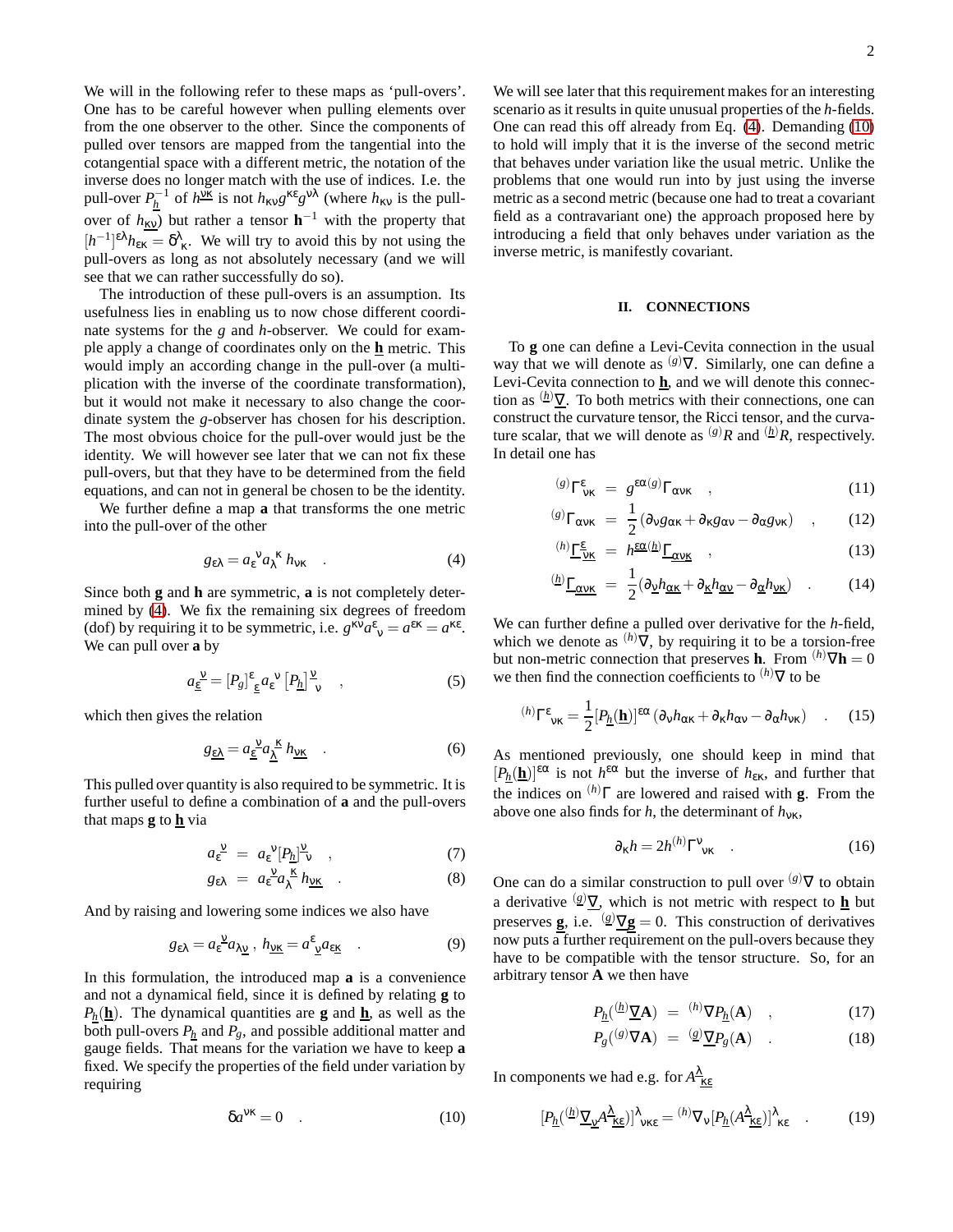Since both connections as well as their pull-overs have to be torsion free, this implies the pull-overs have to be integrable and are generated by two vector fields *v* and *w* such that  $[P_g]_K^v \equiv W_K^v = \partial_K w^v$ , and  $[P_h]_{\kappa}^v \equiv \underline{V}_{\kappa}^v = \partial_K v^v$ . The pull-overs thus carry four dof each, after requiring them to be torsion free and metric-compatible in the above described fashion.

However, we will for the variation not assume these requirements are already fulfilled, as this is in conflict with the dof we need. As explained previously, the independent variables are **g** and **h**, each of which has ten dof. Since the **a**'s and **a**'s do not carry degrees of freedom, the pull-overs need to carry these ten dof since a conjunction of both, the **a**'s and the pull-overs, relates  $g$  to  $h$ , as can be read off from Eq. [\(8\)](#page-1-3). Therefore, prior to the variation we can only assume the connections are torsion free, and take into account metric compatibility after the variation. For the usual connections, the variation over the connection together with the torsion-free-ness implies metric compatibility as usual. For the additional connections, we will here not explicitly add a term to the action to generate it but subsequently assume metric-compatibility since it seems to be a desirable feature (though the scenario could be considered in more generality).

To summarize this section: Each metric defines its own Levi-Cevita connection, and after pulling them over these induce two non-metric connections, which will describe the motion the *g*-observer assigns to the *h*-fields and vice versa.

# <span id="page-2-0"></span>**III. AND ACTION**

Now let us add some physics. Consider we have an *h*-field that behaves not according to the usual Levi-Cevita connection, but according to the connection metric with respect to **h**, a field that feels angles and distances as defined by **h** not **g**. For a massless scalar *h*-field φ the action that gives the equations of motions as the *g*-observer sees them could look like

$$
S = \int d^4x \sqrt{-h} \, P_{\underline{h}} \left( h^{\underline{V}K} \, \frac{(h)}{\underline{V}_K \Phi} \underline{(h)} \, \underline{\nabla}_\underline{V} \Phi \right) \quad , \tag{20}
$$

where  $h = det(P_h(\mathbf{h}))$  so we have pulled over the determinant and the measure is appropriately invariant.

For a scalar field the covariant derivative is of course just the partial one so it does not matter according to which metric the connection is metric, but in general this will not be the case. One can construct Lagrangians *L* for other types of *h*fields than scalars in a similar way by replacing the usual metric with the other one, and the usual Levi-Cevita connection with the one belonging to the other metric, and then pulling over. If it was just to make a scalar, one could consider the density weight to be  $\sqrt{-g}$ . However, the relevance of putting  $\sqrt{-h}$  instead becomes apparent when one takes the variation  $\sqrt{-h}$  instead becomes apparent when one takes the variation over the field and its connection to obtain the equations of motion (eom). In order to convert the pull-over of a term  ${}^{({\underline{h}})}\nabla^{{\underline{v}}} A_{\underline{v}}$ into a total derivative the prefactor needs to be  $\sqrt{-h}$  not  $\sqrt{-g}$ , so it is compatible with the derivation used in the Lagrangian. For such a term then to vanish one uses equation [\(16\)](#page-1-4), which guarantees the validity of Gauss's law. The resulting eom are

then just

<span id="page-2-1"></span>
$$
P_{\underline{h}}\left(\frac{(\underline{h})\,\underline{\nabla}^{\underline{\alpha}(\underline{h})}\,\underline{\nabla}_{\underline{\alpha}\underline{\phi}}\right) = 0 \quad , \tag{21}
$$

which is by definition of the pull-over identical to

$$
^{(h)}\nabla \underline{\alpha}^{(h)}\nabla_{\underline{\alpha}}P_{\underline{h}}(\underline{\phi}) = 0 \quad . \tag{22}
$$

Since the pull-over is invertible, the eom [\(21\)](#page-2-1) are also equivalent to

$$
rac{\langle h \rangle \nabla^{\underline{\alpha}}(h)}{\nabla_{\underline{\alpha}} \Phi} = 0 \quad , \tag{23}
$$

which are the eom the *h*-observer would expect. Now we add such a field to GR:

$$
S = \int d^4x \sqrt{-g} \left( \frac{(s)R}{8\pi G} + \mathcal{L} \right) + \sqrt{-h} P_{\underline{h}}(\underline{\mathcal{L}}) \quad . \quad (24)
$$

Upon variation, the first two terms give just the standard, and the last term yields

$$
\int d^4x \frac{\delta}{\delta h_{\rm VK}} \left( \sqrt{-h} \, P_{\underline{h}}(\underline{\mathcal{L}}) \right) \delta h_{\rm VK} \quad , \tag{25}
$$

which we have to rewrite into a variation over  $g_{\kappa v}$  so we can add the terms. We vary (see also Appendix A)

$$
g_{\varepsilon\lambda}h_{\kappa\nu}a^{\varepsilon\kappa}a^{\mu\nu} = \delta^{\mu}_{\ \lambda} \tag{26}
$$

and rewrite into

<span id="page-2-2"></span>
$$
\delta h_{\kappa\lambda} = -\left[a^{-1}\right]^{\mu}{}_{\kappa}\left[a^{-1}\right]^{\nu}{}_{\lambda}\delta g_{\mu\nu} \quad , \tag{27}
$$

where  $\mathbf{a}^{-1}$  is the inverse of **a** 

$$
[a^{-1}]_{\beta}^{\ \kappa} a_{\nu}^{\ \beta} = \delta_{\nu}^{\ \kappa} \quad . \tag{28}
$$

We put in some pull-overs and their inverse, and rewrite into  $a_k^{\underline{k}}$  to make the symmetry more apparent. Then, we can add all terms together and obtain from the variation (see Appendix A) of the action the equations

<span id="page-2-4"></span>
$$
^{(g)}R_{\kappa\nu} - \frac{1}{2}g_{\kappa\nu}{}^{(g)}R = 8\pi G \left( T_{\kappa\nu} - \sqrt{\frac{h}{g}} a_{\nu}{}^{\kappa} a_{\kappa}{}^{\kappa} \underline{T}_{\underline{\nu}\underline{\kappa}} \right) \quad (29)
$$

with the sources

<span id="page-2-3"></span>
$$
T_{\mu\nu} = -\frac{1}{\sqrt{-g}} \frac{\delta \mathcal{L}}{\delta g^{\mu\nu}} + \frac{1}{2} g_{\mu\nu} \mathcal{L}
$$
 (30)

$$
\underline{T}_{\underline{v}\underline{\kappa}} = -\frac{1}{\sqrt{-\underline{h}}} \frac{\delta \underline{\mathcal{L}}}{\delta h \underline{v} \underline{\kappa}} + \frac{1}{2} h_{\underline{v}\underline{\kappa}} \underline{\mathcal{L}}
$$
\n
$$
= \left[ P_{\underline{h}}^{-1} \left( -\frac{1}{\sqrt{-h}} \frac{\delta \underline{\mathcal{L}}}{\delta h \underline{v} \underline{\kappa}} + \frac{1}{2} h_{\underline{v} \underline{\kappa}} \underline{\mathcal{L}} \right) \right]_{\underline{v}\underline{\kappa}} , \quad (31)
$$

where the last line is only to clarify how the rewriting of the variation from **h** to **h** comes into play.

This change of sign we see appearing here in equation [\(27\)](#page-2-2) does occur only for the gravitational stress-energy-tensor, i.e.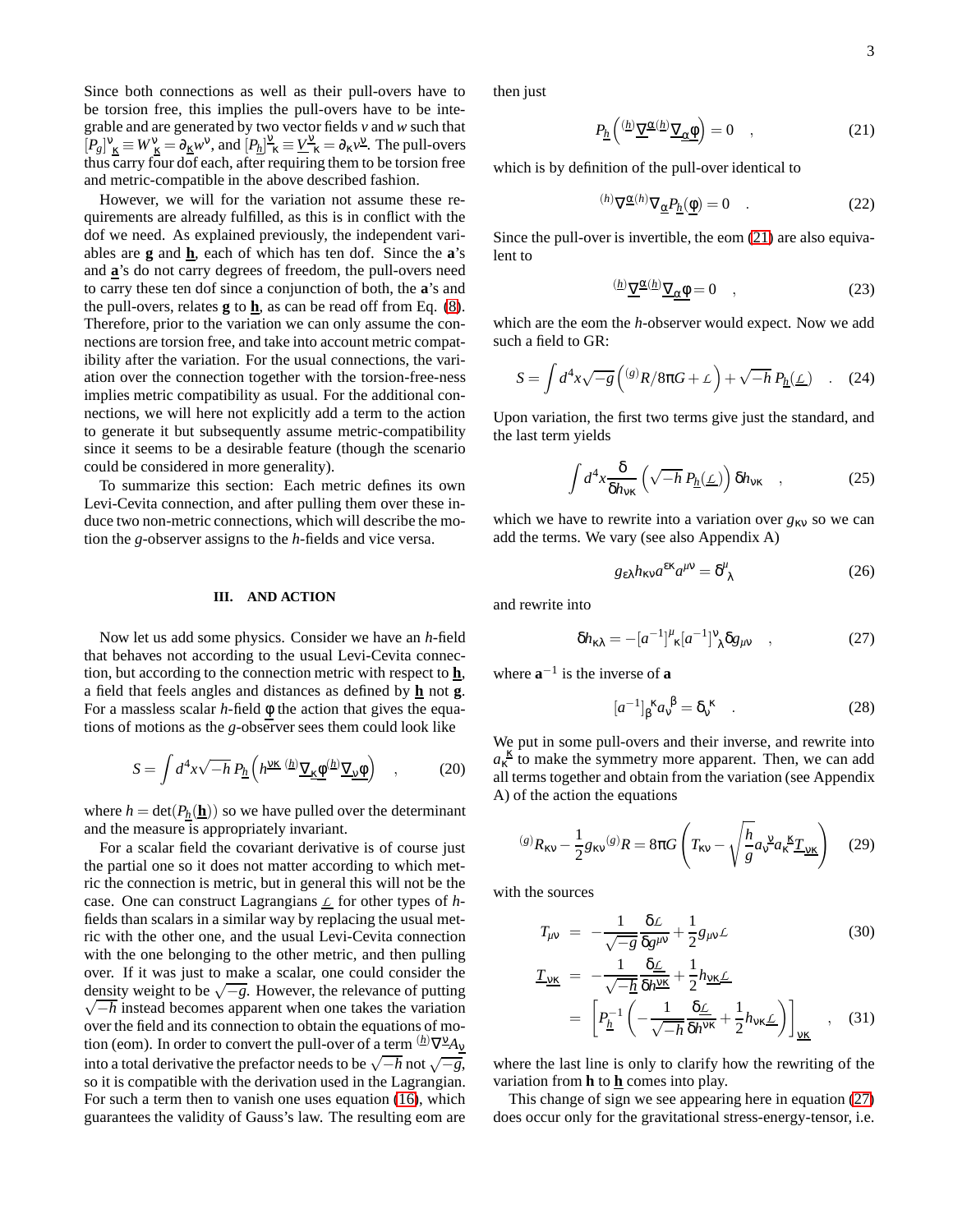the source term to Einstein's field equations since it is a consequence of taking the variation with respect to the metric. It does not occur if one derives the kinetic energy momentum tensor (via Noether's theorem), neither does the Lagrangian have a negative kinetic energy term. Since then the sum as well as the difference of both stress-energy-tensors is conserved, this means they are separately conserved; both fields interact only gravitationally. Thus, despite the presence of negative gravitational masses, there is no vacuum instability because the kinetic energy of both sorts of fields remains positive, is conserved as usual, and a pair production of negative and positive gravitational masses out of vacuum is not possible.

# <span id="page-3-0"></span>**IV. WITH EXCHANGE SYMMETRY**

In the previous section we have only considered the perspective of the *g*-observer and the field equations for the **g** metric. We have however used that the fields **g** and **h** are not independent. For symmetry reasons, the independent variables should be **g** and **h**, as well as the two pull-overs, with which we further obtain **g** and **h** via [\(1\)](#page-0-2). **h** is then however related to **g** via eq. [\(4\)](#page-1-1), and **g** to  $\underline{\mathbf{h}}$  via eq. [\(6\)](#page-1-5).

Based on this consideration, we add matter fields to GR: a *g*-field ψ, and an *h*-field φ, and request the action be symmetric under exchange of **g** with **h**, and exchange of *g*-fields with *h*fields. This way we obtain

$$
S = \int d^4x \sqrt{-g} \left( \frac{(s)R}{8\pi G} + \mathcal{L}(\psi) \right) + \sqrt{-h} P_{\underline{h}}(\underline{\mathcal{L}}(\underline{\phi}))
$$

$$
+ \int d^4x \sqrt{-\underline{h}} \left( \frac{(\underline{h})R}{8\pi G} + \underline{\mathcal{L}}(\underline{\phi}) \right) + \sqrt{-\underline{g}} P_g(\mathcal{L}(\psi))(32)
$$

where the first two terms are varied with respect to **g** using eq. [\(4\)](#page-1-1) as done in the previous section, the last two terms with respect to **h** using eq. [\(6\)](#page-1-5), and one should keep in mind that  $h = \det(P_h(\mathbf{\underline{h}})) \neq h$  and  $g = \det(P_g(\mathbf{g})) \neq g$ . The eom for the matter fields are the usual ones and their pull-overs, and the missing field equations for the second metric take the form

<span id="page-3-2"></span>
$$
^{(h)}R_{\underline{\mathbf{v}\mathbf{k}}} - \frac{1}{2}h_{\underline{\mathbf{v}\mathbf{k}}}^{(h)}R = 8\pi G \left(\underline{\underline{T}_{\underline{\mathbf{v}\mathbf{k}}}} - \sqrt{\frac{g}{\underline{h}}}a_{\underline{\mathbf{k}}}^{\underline{\mathbf{k}}}a_{\underline{\mathbf{v}}}^{\underline{\mathbf{v}}} \underline{\underline{T}}_{\mathbf{k}\underline{\mathbf{v}}}\right) , \quad (33)
$$

with the previously defined stress-energy tensors from eqs. [\(30\)](#page-2-3) and [\(31\)](#page-2-3). Since equation [\(29\)](#page-2-4) contains *h* rather than *h* and equation [\(33\)](#page-3-2) contains *g* rather than *g*, the pull-overs are necessary ingredients. We can make this more apparent by explicitly putting them into the equations:

<span id="page-3-3"></span>
$$
^{(s)}R_{\kappa\nu} - \frac{1}{2}g_{\kappa\nu}^{(s)}R = T_{\kappa\nu} - \underline{V}\sqrt{\frac{h}{g}}a_{\kappa}^{\nu}a_{\kappa}^{\kappa}\underline{T}_{\nu\kappa}
$$
(34)

$$
{}^{(\underline{h})}R_{\underline{v}\underline{\kappa}} - \frac{1}{2}h_{\underline{v}\underline{\kappa}}{}^{(\underline{h})}R = \underline{T}_{\underline{v}\underline{\kappa}} - W \sqrt{\frac{g}{\underline{h}}} a^{\underline{\kappa}}_{\underline{\kappa}} a^{\underline{v}}_{\underline{v}} T_{\underline{\kappa}v} \quad , \quad (35)
$$

where  $\underline{V}$  is the determinant of  $P_h$ , and  $W$  is the determinant of *Pg*. (Or, to be more precise their absolute values since the volume element is positive.) Note that these equations would not

The virtue of doing this is that we can now chose the coordinate systems for **g** and **h** separately which seems to be natural. For example, there is no reason to expect that the coordinate system that one observer would consider 'free-falling' will agree with the other one's, since they both move according to different connections. Thus it will not in general be clear what a gauge condition on the one metric does to the other one, and it seems more useful to export this lack of knowledge into the pull-overs.

 $h/g$  was not an invariant in this case.

The field equations [\(34\)](#page-3-3) and [\(35\)](#page-3-3) need to fulfill the contracted Bianchi identities with respect to the matching Levi-Cevita connection. Since the stress-energy tensor of the *g*field is already covariantly conserved with respect to  $(g)\nabla$ , and the stress-energy tensor of the *g*-field is similarly covariantly conserved with respect to  $(h)\nabla$ , this leaves us with each four equations for the additional source terms constituted of the fields behaving with respect to the non-metric connection. After assuming metric-compatibility of the pulled-over connections as explained in section [II,](#page-1-0) these each four equations constrain the remaining four dof in the pull-overs that appear in these terms.

One should note however that the pull-overs will need additional initial conditions, and unless one imposes further symmetry requirements esp. their determinants can be multiplied by an arbitrary constant. One can also interpret this as there a priori being no way of telling whether the coupling between the two types of fields and gravity is equally strong or has an additional pre-factor. However, instead of introducing additional coupling constants we will leave the constants in the pull-overs and treat them as parameters of the model that, ideally, have to be determined by observational constraints. Eqs. [\(34\)](#page-3-3) reduce to the standard field equations in the limit where the energy density of the *h*-fields is very small and/or the determinant of the pull-over is small such that the coupling is very weak.

To summarize this section: We have 10 components for each **g** and **h**. Equations [\(34\)](#page-3-3) and [\(35\)](#page-3-3) provide each 10 equations that are related by the (contracted) Bianchi identities. These two times 4 equations fix the two times 4 degrees of freedom left in  $P_g$  and  $P_h$  after requiring metric-compatibility of the pulled-over connections, which leaves us as usual with 4 degrees of freedom to chose the coordinate systems for each metric.

#### <span id="page-3-1"></span>**V. EXAMPLE I: THE SCHWARZSCHILD METRIC**

To obtain a better understanding of the workings, we consider the case with  $\underline{T} \equiv 0$ , and with only a spherically symmetric source of usual *g*-fields outside of which there is vacuum and we thus have the Schwarzschild solution for **g**. This solution has one free constant, *M*, that is the integral over the energy density of the source. Making the obvious ansatz of spherical symmetry for **h** in the same coordinate system, we find also a Schwarzschild solution with one free constant to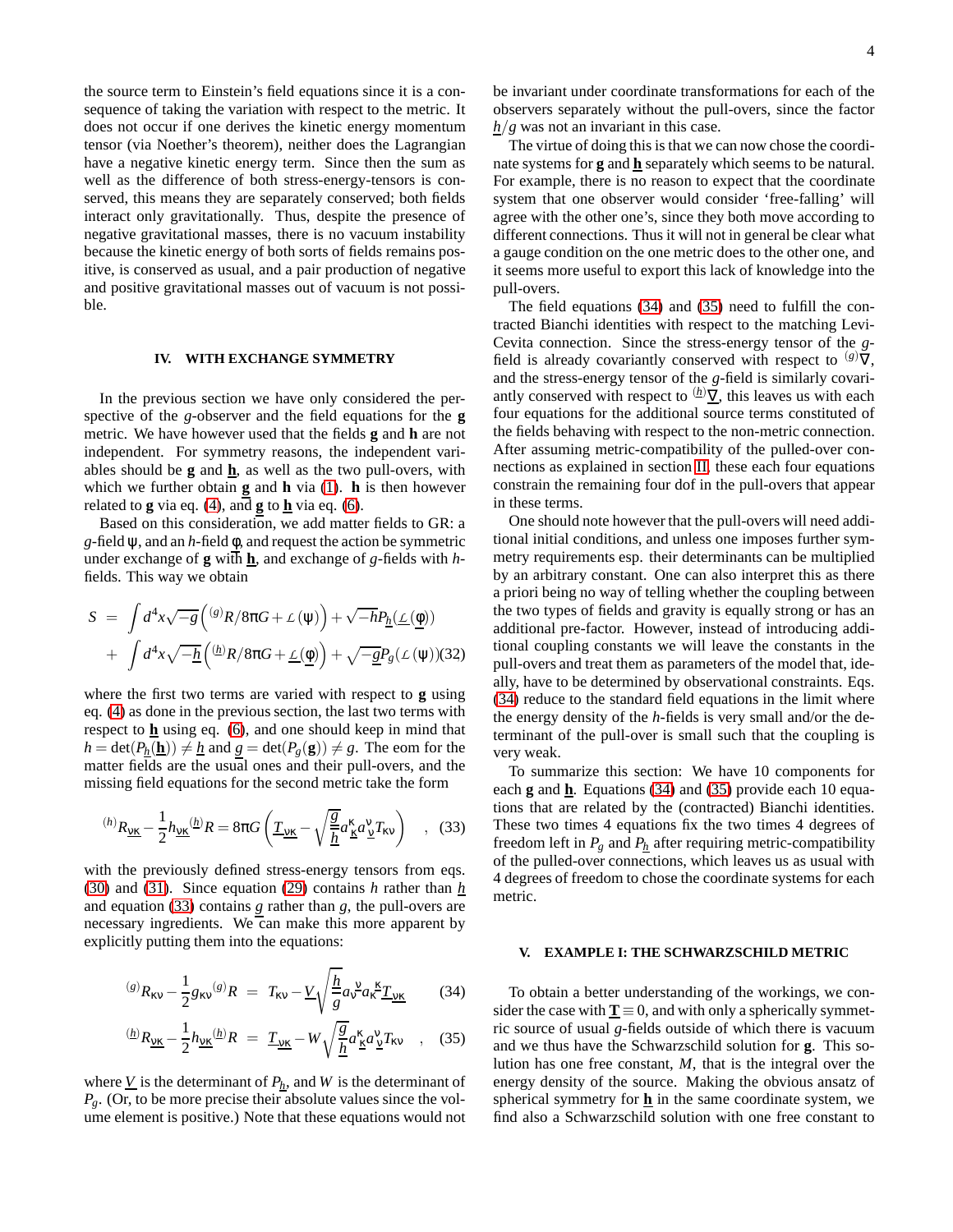be fixed by integrating over the source term, and the pull-over can be set to be constant. Since  $g/h = 1$ , we see that the integrational constant is just  $-Mc_W < 0$ , where  $c_W$  is the determinant of the pull-over. A further symmetry requirement that the asymptotic limit of **h** be just the Minkowski metric η, as is that of  $\underline{\mathbf{h}}$  and  $\underline{\mathbf{g}}$ , fixes the pull-over to be the identity and  $c_W = 1$ . We then have

$$
g_{tt} = -\left(1 - \frac{2M}{r}\right), g_{rr} = -1/g_{tt},
$$
  
\n
$$
g_{\theta\theta} = r^2, g_{\phi\phi} = r^2 \sin^2 \theta, \qquad (36)
$$
  
\n
$$
h_{\underline{t}\underline{t}} = -\left(1 + \frac{2M}{r}\right), h_{\underline{r}\underline{r}} = -1/h_{\underline{t}\underline{t}},
$$
  
\n
$$
h_{\underline{\theta\theta}} = r^2, h_{\underline{\phi\phi}} = r^2 \sin^2 \theta, \qquad (37)
$$

and  $h_{\kappa v} = h_{\kappa v}$ .

One can now compute the connection coefficients according to eq. [\(15\)](#page-1-6) and obtain the geodesic equations for an *h*-field in this background of a *g*-source. Since **h** is just a Schwarzschild metric with a negative source one sees e.g. by taking the Newtonian limit that an *h*-particle will be repelled by the *g*-source. It should be emphasized that in the here presented approach this does not result in contradictions as those pointed out by Bondi [\[5\]](#page-7-4) since the *h*-fields do move according to a different connection and thus the equivalence principle does not apply (see also Appendix B).

In case the radius of the matter source fell below its Schwarzschild radius, and we had a black hole geometry for **g**, the metric **h** would not have a horizon (the *h*-fields are repelled by the source). Note also that this evident symmetry of the above metrics is not as obvious in every coordinate system. For example changing to one of the more well-behaved systems with e.g. in/out-going EF-coordinates will be a nice transformation for the usual metric **g**, but completely mess up the other metric **h**. The reason is just that for the *h*-observer in/out-going means something different.

As this example shows, the bi-metric model is not causal in the sense that the *h*-field's propagation does not need to lie within the lightcone of the standard fields. The *h*-metric on the manifold thus describes a global causal structure that in general will be different from that of the g-matter. Because of the symmetry between both however, the *h*-field's propagation is causal as well if the properties of a curve's tangent vector are defined through the respective metric. Physically, there are then two ways to form closed timelike curves: The one is through an interaction between both types of matter which together could carry information around a closed timelike curve. Since the interaction between both types of matter is mediated only by gravity and very weak, this would be relevant only for curves going through regions where the gravitational interaction is strong. The other possibility is through a space-time structure that allows closed timelike curves, which is known to be possible in the presence of negative energy densities [\[19](#page-7-19)], even for only small amounts [\[20\]](#page-7-20). It remains an open question though whether these solutions actually describe natural settings.

It is further worthwhile to point out that the analysis about stability of the negative mass Schwarzschild black hole

worked out in [\[21\]](#page-7-21) does not apply to the here discussed case, since a perturbation of the metric **h** is related to that of the usual metric **g** via the field equations. Since **g** is stable as usual, there is no reason to expect any instabilities for the metric that the *h*-observer would measure.

Both types of fields only interact gravitationally, so the *h*fields constitute a kind of very weakly interacting dark matter. Since both kinds of matter repel, one would expect the amount of *h*-matter in our vicinity to presently be very small.

#### <span id="page-4-0"></span>**VI. EXAMPLE II: FRIEDMANN-ROBERTSON-WALKER**

We have the usual Friedmann-Robertson-Walker (FRW) metric for **g**

$$
ds^{2} = -dt^{2} + \frac{a^{2}}{1 - kr}(dr^{2} + d\Omega^{2}) \quad , \tag{38}
$$

and make the ansatz for **h**

$$
ds^{2} = -dt^{2} + \frac{b^{2}}{1 - kr}(dr^{2} + d\Omega^{2}) \quad , \tag{39}
$$

where  $k = -1, 0, +1$ . To preserve the symmetry of the FRW metric, we further expect the pull-overs to only act on the time coordinate and we have  $a^2/(1 - kr) = [P_g(\mathbf{g})]_{rr}$  and  $b^2/(1 - kr)$  $kr$ ) =  $[P_h(\mathbf{h})]_{rr}$ . For the sources, we use the notation

$$
T^0_{\ 0} = \rho \,,\ T^i_{\ i} = p \tag{40}
$$

$$
\underline{T}^{\underline{0}}_{\underline{0}} = \underline{p}, \underline{T}^{\underline{i}}_{\underline{i}} = \underline{p} \quad . \tag{41}
$$

(Here, the indices  $i, i = 1, 2, 3$ , and are not summed over). The first Friedmann equations for both metrics then are

<span id="page-4-1"></span>
$$
\left(\frac{\dot{a}}{a}\right)^2 = \rho - W\left(\frac{b}{a}\right)^3 \underline{\rho} - \frac{k}{a^2} \quad , \tag{42}
$$

$$
\left(\frac{\dot{b}}{b}\right)^2 = \underline{\rho} - \underline{V}\left(\frac{a}{b}\right)^3 \rho - \frac{k}{b^2} \quad , \tag{43}
$$

where a dot indicates a derivative with respect to *t*, and the conservation laws read

$$
\partial_t (\rho - W \left(\frac{b}{a}\right)^3 \underline{\rho}) + 3 \frac{\dot{a}}{a} \left(\rho + p + W \left(\frac{b}{a}\right)^3 (\underline{\rho} + \underline{p})\right) = 0 \quad (44)
$$

$$
\partial_t (\underline{\rho} - \underline{V} \left(\frac{a}{b}\right)^3 \rho) + 3 \frac{\dot{b}}{b} \left(\underline{\rho} + \underline{p} + \underline{V} \left(\frac{a}{b}\right)^3 (\rho + p)\right) = 0 \quad (45)
$$

Since the pull-overs here act only on the time-coordinate, the solutions for  $a$  and  $b$  together with the determinants  $\underline{V}$  and *W* then give **h** and **g**. For example if one wanted to compute the equation of motion for an *h*-photon, one had  $h_{tt} = -W^2$ and  $h_{rr} = b^2/(1 - kr)$  with which one obtains the non-metric connection via eqs. [\(15\)](#page-1-6).

We will in this present work not attempt to discuss the solutions of these equations in all generality, but instead we consider some specific cases of interest. In the following, *c<sup>V</sup>* and *c<sup>W</sup>* are positive valued constants.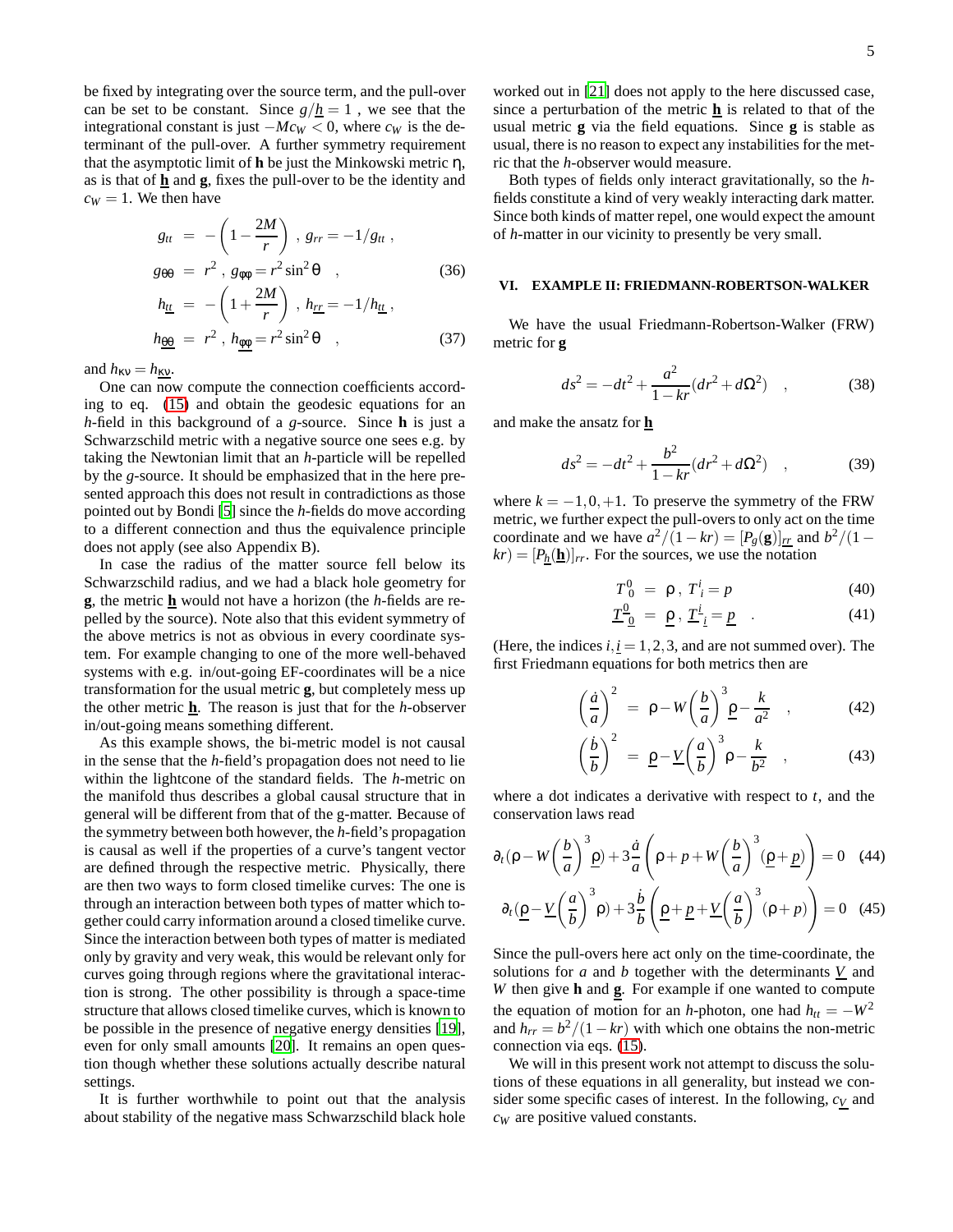- 1. In case  $\rho = 0$ , *W* does not appear in the equations. If  $\rho$ is a matter field, i.e.  $p = 0$ , then  $V = c_V$  is a solution; if *ρ* is a radiation field, i.e.  $ρ = 1/3p$ , then  $V = c<sub>V</sub>a/b$  is a solution. In this case the  *could be absorbed into the* metrics (e.g. by changing both into comoving coordinates). One should note that with this choice of sources eq. [\(43\)](#page-4-1) does not have a solution for  $k = 0, 1$ . The case for  $\rho = 0$  is similar.
- 2. If both  $\rho$  and  $\rho$  are matter fields then  $\underline{V} = c_V$ ,  $W = c_W$ is a solution.
- 3. If both  $\rho$  and  $\rho$  are radiation fields then  $\underline{V} = c_V$ ,  $W = c_W$ is also a solution.
- 4. If  $ρ$  is a matter field and  $ρ$  is a radiation field then  $W =$  $c_W b/a$  and  $\underline{V} = c_{\underline{V}}$ . Similarly, if  $\rho$  is a matter field and *ρ* is a radiation field then *V* = *cVa lb* and *W* = *c<sub><i>W*</sub>. In these cases, it is not possible to set both  $W$  and  $V$  to be constant.
- 5. If both sources are cosmological constants we have  $W = c_W (b/a)^3$  and  $V = c_V (a/b)^3$ . Note that for certain values of the constants  $c_W$  and  $c_V$  the curvature needs to be negative.

As previously mentioned, the pull-overs are only determined up to constants that have to be specified in the initial conditions. With a suitable choice of these constants, one can achieve the additional source term to be negligible. Though this scenario does not seem particularly compelling, we want to point out that for this reason it is possible to reproduce standard GR up to small corrections.

# <span id="page-5-0"></span>**VII. CONSEQUENCES AND POSSIBLE OBSERVABLES**

In the previous sections we have studied an extension of GR in whose framework sources with negative gravitational energy appear in the field equations. These additional *h*-fields interact only gravitationally with our standard matter, and thus couple only extremely weakly. In this section we want to mention some reasons why this scenario is interesting and worth further examination.

The model we laid out is purely classical. Nevertheless it is worthwhile to consider the vacuum expectation value of the stress-energy tensor for quantum fields that are coupled to the classical background. We will assume that the field content for both, the *g*-fields and the *h*-fields, is identical such that we have e.g. two copies of the Standard Model. The vacuum expectation value of these quantum fields is just proportional to the respective metric. Though the constant of proportionality is technically seen divergent, one expects this vacuum energy to be regularized at the Planck scale *m*p. This leads one to the well known problem that this vacuum energy density is ∼ *m* 4 p , and far too large to ever allow our universe to form the structures we observe.

If we consider the vacuum solution in the model with exchange symmetry however, we expect a symmetry between both metrics. In the case with the maximal number of spacetime symmetries, both would just be the Minkowski metric. We then have  $h/g = 1$ , and the pull-overs are just the identity. Since the matter content of both types of fields is identical, this means the source terms in eqs. [\(34\)](#page-3-3) and [\(35\)](#page-3-3) cancel identically, no matter how large their values are. This is a consequence of the additional symmetry. Whether or not this solution is stable or would run away if the constants did not exactly cancel requires further investigation. Needless to say, the measured value of the cosmological constant is not zero, but at least it is closer to zero than to  $m_p^4$ .

This bring us to another point to be mentioned, namely the extraction of observables from the data, e.g. the high-redshift supernovae data or the WMAP results. Underlying the data analysis to obtain constraints on the parameters in the ΛCDMmodel is the usual GR formalism. Unfortunately, some parts of this formalism can not be applied in the model discussed here. For example, to use cosmological perturbation theory a relevant parameter is the relative size of perturbations  $δρ/ρ$ . Typically, one infers from the CMB measurements the perturbations at freeze-out were small  $\approx 10^{-5}$ . This however is the size of perturbations relative to the observable (usual) matter density. Since we now have an only gravitationally interacting density contribution that is negative, and one further would hope for symmetry reasons that both densities are of the same order of magnitude, the total gravitating density can be smaller than the observed one. Then, the relative density fluctuations could be larger. Besides this, both components of matter repel each other which is an effect usually not present.

Another feature of the scenario becomes clear from the previously discussed example of the Schwarzschild metric. If there was a localized source of negative energy, it would act as a gravitational lens - but unlike usual matter this would be a diverging lens since it would repel our (usual) photons. Such a lensing event would typically lower the luminosity of the source, an effect that could potentially add up over distance if the distribution of such sources is substantial. The detection of a diffractive lensing event could serve as a smoking gun signal for the here proposed scenario.

#### <span id="page-5-1"></span>**VIII. SUMMARY**

We have studied an extension of General Relativity with two metrics, and two sorts of fields. Each field moves according to the Levi-Cevita connection of one of the metrics. The new sort of fields only interacts gravitationally with our usual matter. We have coupled these fields to General Relativity. By requiring the action to be symmetric under exchange of the two metrics, and their fields, we obtained a model from which we could derive the equations of motions for the two sorts of fields, as well as the field equations for both metrics. It turned out that the additional fields can make a contribution to the gravitational stress-energy tensor with a negative energy density. We argued that this does not imply a vacuum instability since the kinetic energies are still strictly positive and conserved. We further investigated the spherical symmetric example with a source of usual matter, and we found that the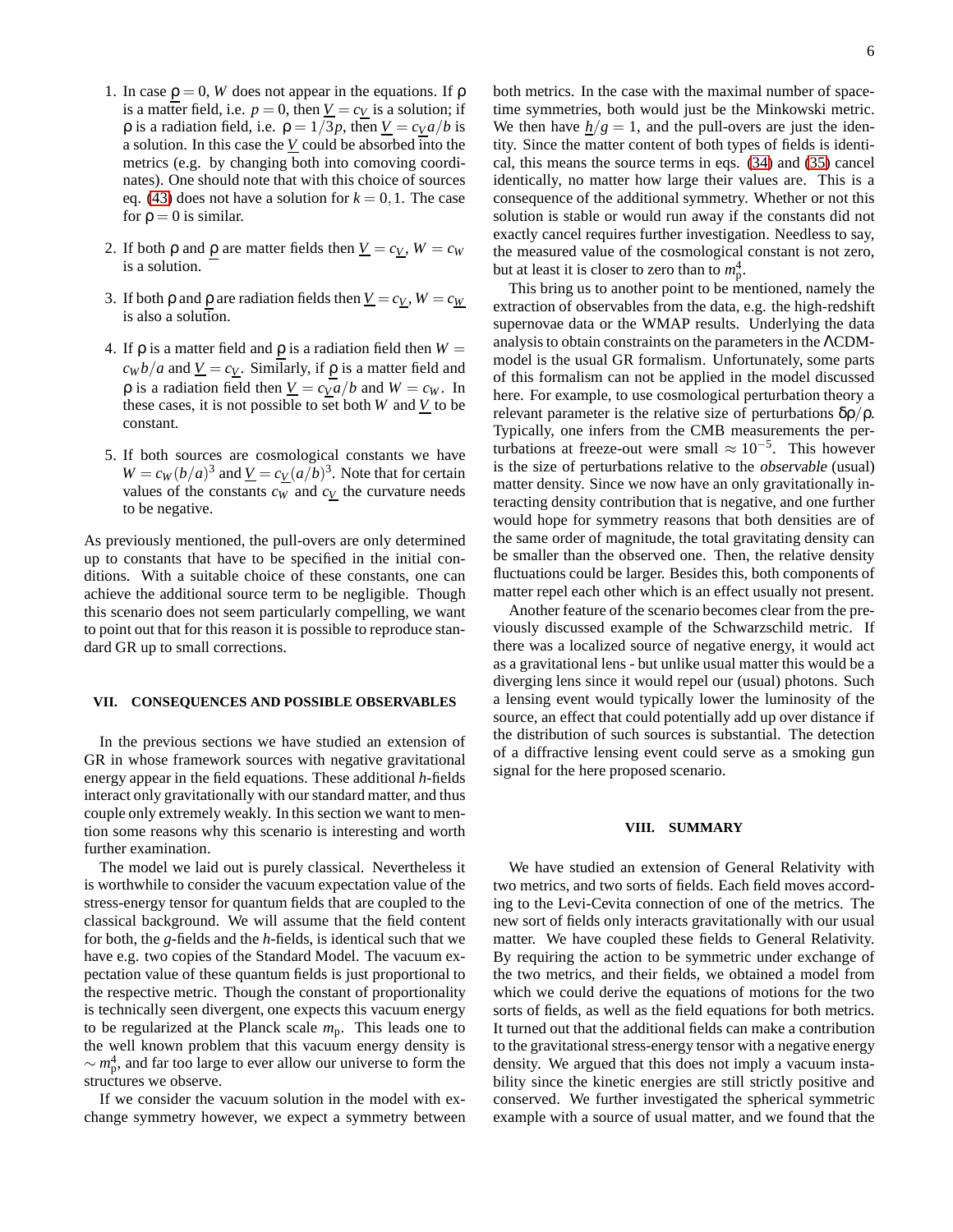newly introduced particles would be repelled by this source. We also derived the Friedmann-equations within this scenario and discussed some general properties of possible solutions. Finally, we mentioned some possible consequences for observables, most importantly a diffractive gravitational lensing effect.

We hope to have shown that the here proposed bi-metric model with exchange symmetry has interesting properties, and that it can potentially shed light on some so far unresolved questions in cosmology and astrophysics.

### **Acknowledgements**

I thank Lee Smolin for helpful discussions, and for reading various drafts of this paper. Research at Perimeter Institute for Theoretical Physics is supported in part by the Government of Canada through NSERC and by the Province of Ontario through MRI.

#### **Appendix A**

Contracting Eq[\(4\)](#page-1-1)

<span id="page-6-0"></span>
$$
g_{\mu\nu} = a_{\mu}^{\ \alpha} a_{\nu}^{\ \beta} h_{\alpha\beta} \tag{46}
$$

with  $g^{\mu\nk}$  yields

$$
\delta_v^{\kappa} = a^{\kappa \alpha} a_v^{\beta} h_{\alpha \beta} = a^{\kappa \alpha} a^{\lambda \beta} g_{\lambda \nu} h_{\alpha \beta} \quad . \tag{47}
$$

Taking the variation with use of [\(10\)](#page-1-2) one obtains

$$
a^{\kappa\alpha}a^{\lambda\beta}g_{\lambda\nu}\delta h_{\alpha\beta} + a^{\kappa\alpha}a^{\lambda\beta}h_{\alpha\beta}\delta g_{\lambda\nu} = 0 \qquad (48)
$$

$$
\Leftrightarrow a^{\kappa\alpha}a^{\lambda\beta}g_{\lambda\nu}\delta h_{\alpha\beta} + g^{\kappa\lambda}\delta g_{\lambda\nu} = 0 \quad , \qquad (49)
$$

and after contracting with *g*κ*<sup>µ</sup>*

<span id="page-6-2"></span>
$$
\delta g_{\mu\nu} = -a_{\mu}^{\ \alpha} a_{\nu}^{\ \beta} \delta h_{\alpha\beta} \quad . \tag{50}
$$

From [\(46\)](#page-6-0) one reads off that the inverse of  $a_v^k$  is

$$
[a^{-1}]^{\kappa}_{\ \beta} = a^{\kappa\alpha} h_{\alpha\beta} \quad , \tag{51}
$$

where

$$
[a^{-1}]^{\kappa}_{\ \beta} a_{\nu}^{\ \beta} = \delta_{\nu}^{\ \kappa} \quad . \tag{52}
$$

Since  $a_{\kappa v}$  is symmetric, so is  $[a^{-1}]_{\kappa v}$  and we also have

<span id="page-6-1"></span>
$$
[a^{-1}]^{\beta}_{\kappa} a_{\beta}^{\nu} = \delta^{\nu}_{\kappa} \quad . \tag{53}
$$

We then use  $(53)$  to bring the *a*'s in  $(50)$  to the other side

<span id="page-6-3"></span>
$$
\delta h_{\kappa\lambda} = -[a^{-1}]^{\mu}_{\kappa}[a^{-1}]^{\nu}_{\lambda}\delta g_{\mu\nu} \quad . \tag{54}
$$

If we consider pulling over one of the indices on  $a^{-1}$  with use of *Ph*, we obtain

$$
[a^{-1}]_{\mathsf{v}}^{\kappa}[P_{\underline{h}}]^{\underline{\kappa}}_{\kappa} = a^{\kappa\alpha}h_{\alpha\mathsf{v}}[P_{\underline{h}}]^{\underline{\kappa}}_{\kappa} \quad . \tag{55}
$$

By putting in a pull-over for the index  $\alpha$  and its inverse, and absorbing the pull-overs in the definition [\(7\)](#page-1-3) and [\(8\)](#page-1-3) we get

<span id="page-6-4"></span>
$$
[a^{-1}]_{\mathsf{v}}^{\ \kappa} [P_{\underline{h}}]^{\underline{\kappa}}_{\ \kappa} = a^{\mu \underline{\alpha}} h_{\underline{\alpha} \underline{\kappa}} = a^{\mu}_{\ \underline{\kappa}} \quad . \tag{56}
$$

The pull-overs are linear, so we have

$$
\frac{\delta}{\delta h^{\kappa\lambda}}P_{\underline{h}}(\underline{\mathcal{L}})=\left[P_{\underline{h}}\left(\frac{\delta \underline{\mathcal{L}}}{\delta h_{\underline{\kappa\lambda}}}\right)\right]_{\kappa\lambda}=\frac{\delta \underline{\mathcal{L}}}{\delta h_{\underline{\kappa\lambda}}}[P_{\underline{h}}]^{\underline{\kappa}}_{\phantom{\underline{\kappa}}\kappa}[P_{\underline{h}}]^{\underline{\lambda}}_{\phantom{\underline{\lambda}\lambda}}\quad . \quad (57)
$$

Note that this is not a performance of the variation, but a rewriting of the derivative with the aim to express the variation of  $\mathcal L$  in a way that the symmetry becomes more apparent. We could leave this term in the initial form where variation is with respect to  $h^{VK}$  but we want to make use of the fact that the form of  $L$  is symmetric to the usual Lagrangian under exchange of  $g_{\kappa v}$  with  $h_{\kappa v}$  (not  $h_{\kappa v}$ ) and exchange of the respective covariant derivatives.

With Eq.[\(54\)](#page-6-3) and [\(56\)](#page-6-4) and we then obtain

$$
\frac{\delta}{\delta h^{\kappa\lambda}} P_{\underline{h}}(\underline{\mathcal{L}}) \delta h^{\kappa\lambda} = \left[ P_{\underline{h}} \left( \frac{\delta \underline{\mathcal{L}}}{\delta h_{\underline{\kappa\lambda}}} \right) \right]_{\kappa\lambda} \delta h^{\kappa\lambda}
$$

$$
= \frac{\delta \underline{\mathcal{L}}}{\delta h_{\underline{\kappa\lambda}}} [P_{\underline{h}}]^{\underline{\kappa}} [\underline{P_{h}}]^{\underline{\lambda}} \delta h^{\kappa\lambda}
$$

$$
= -\frac{\delta \underline{\mathcal{L}}}{\delta h_{\underline{\kappa\lambda}}} [P_{\underline{h}}]^{\underline{\kappa}} [\underline{P_{h}}]^{\underline{\lambda}} \underline{\kappa} [a^{-1}]_{\mu}^{\kappa} [a^{-1}]_{\nu}^{\lambda} \delta g^{\mu\nu}
$$

$$
= -\frac{\delta \underline{\mathcal{L}}}{\delta h_{\underline{\kappa\lambda}}} a_{\mu}^{\kappa} a_{\nu}^{\lambda} \delta g^{\mu\nu} , \qquad (58)
$$

with which we return to Eq. [\(29\)](#page-2-4).

## **Appendix B**

If it wasn't the case that a negative mass particle moved according to a different covariant derivative, one could construct the following problem with negative sources in General Relativity: Gravity is a spin-two field. Thus, like charges attract and unlike charges repel, and a negative mass particle should be repelled by a positive mass source. On the other hand, the negative mass particle moves according to the geodesic equation which does not know anything about the particle's mass it only knows about the positive source background. Thus, the negative mass particle should be attracted to the source as all test particles. One would then be lead to conclude a negative mass test particle was attracted and repelled likewise which can be used to construct all kinds of nonsense.

The reason for this confusion is that the use of the usual geodesic equation for the negative mass particle is inappropriate which one can understand most easily by interpreting the covariant derivative as a coupling to the gravitational field that conserves the total energy of the particle including the potential energy. For a negative mass test particle that is repelled instead of attracted, the conservation law has to be different since it couples differently to the background. This is similar to the coupling of electrons and positrons to the electric field being mediated by different covariant derivatives.